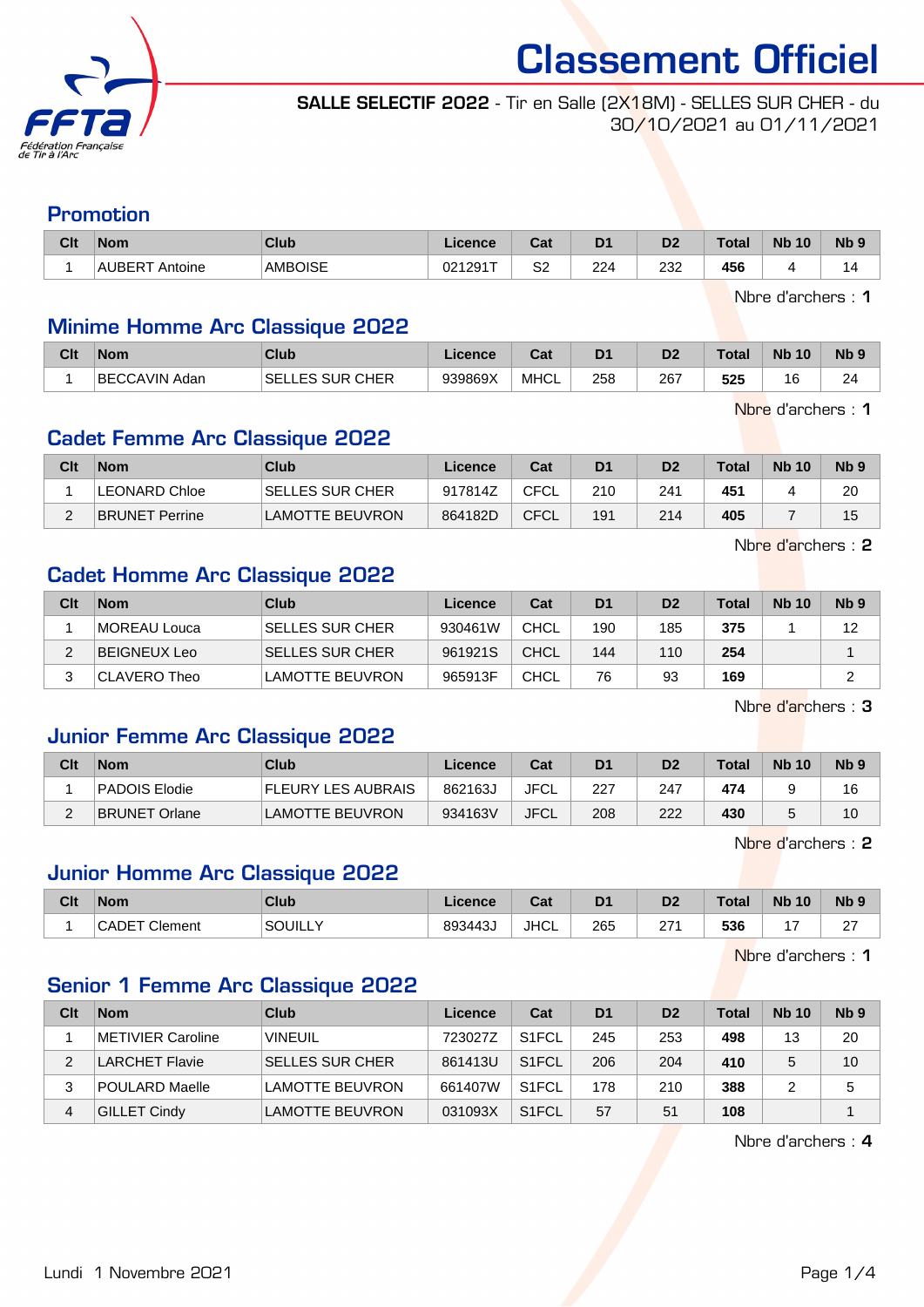

SALLE SELECTIF 2022 - Tir en Salle (2X18M) - SELLES SUR CHER - du 30/10/2021 au 01/11/2021

#### Senior 1 Homme Arc Classique 2022

| Clt | <b>Nom</b>               | Club                                | Licence | Cat                | D <sub>1</sub> | D <sub>2</sub> | <b>Total</b> | <b>Nb 10</b>  | Nb <sub>9</sub> |
|-----|--------------------------|-------------------------------------|---------|--------------------|----------------|----------------|--------------|---------------|-----------------|
|     | <b>PADOIS Alexandre</b>  | <b>CHAMBRAY LES</b><br><b>TOURS</b> | 826415C | S <sub>1</sub> HCL | 267            | 250            | 517          | 13            | 23              |
| 2   | <b>CHANGEUX Benjamin</b> | <b>LAMOTTE BEUVRON</b>              | 977010T | S <sub>1</sub> HCL | 190            | 179            | 369          |               |                 |
| 3   | <b>BEAUFILS Kevin</b>    | CHOUZY SUR CISSE                    | 991644Z | S <sub>1</sub> HCL | 183            | 166            | 349          | 4             | 5               |
| 4   | <b>SAUMONT Loris</b>     | BLOIS A.D.A.                        | 999333G | S <sub>1</sub> HCL | 146            | 185            | 331          | 3             | 4               |
| 5   | <b>SIMONIN Katin</b>     | BLOIS A.D.A.                        | 788881E | S <sub>1</sub> HCL | 130            | 139            | 269          | 2             | 8               |
| 6   | <b>GILLET Clement</b>    | <b>LAMOTTE BEUVRON</b>              | 031089T | S <sub>1</sub> HCL | 142            | 98             | 240          | $\mathcal{P}$ | 4               |

Nbre d'archers : 6

#### Senior 2 Femme Arc Classique 2022

| Clt | <b>Nom</b>             | Club                   | Licence | Cat                | D <sub>1</sub> | D <sub>2</sub> | Total | <b>Nb 10</b> | Nb <sub>9</sub> |
|-----|------------------------|------------------------|---------|--------------------|----------------|----------------|-------|--------------|-----------------|
|     | NIKITINA Irina         | <b>VINEUIL</b>         | 963240A | S <sub>2</sub> FCL | 251            | 244            | 495   | 44           | 15              |
| っ   | <b>PARENT Corinne</b>  | <b>SELLES SUR CHER</b> | 424726J | S <sub>2</sub> FCL | 229            | 229            | 458   | 11           | 10              |
|     | <b>BRUNET Virginie</b> | LAMOTTE BEUVRON        | 882871T | S <sub>2</sub> FCL | 221            | 216            | 437   |              | 11              |
| 4   | <b>HAMON Cindy</b>     | <b>ROMORANTIN</b>      | 760989M | S <sub>2</sub> FCL | 224            | 172            | 396   |              | 6               |

Nbre d'archers : 4

#### Senior 2 Homme Arc Classique 2022

| Clt            | <b>Nom</b>               | <b>Club</b>               | <b>Licence</b> | Cat                | D <sub>1</sub> | D <sub>2</sub> | <b>Total</b> | <b>Nb 10</b>   | N <sub>b</sub> <sub>9</sub> |
|----------------|--------------------------|---------------------------|----------------|--------------------|----------------|----------------|--------------|----------------|-----------------------------|
| 1              | <b>GOGNIES Michael</b>   | NEUVILLE AUX BOIS         | 863817G        | S <sub>2</sub> HCL | 269            | 271            | 540          | 19             | 26                          |
| $\overline{2}$ | <b>BENOIT Thierry</b>    | TRAINOU                   | 464341U        | S <sub>2</sub> HCL | 263            | 255            | 518          | 14             | 20                          |
| 3              | <b>ROSSARD Christian</b> | <b>SOUILLY</b>            | 718697T        | S <sub>2</sub> HCL | 252            | 257            | 509          | 11             | 23                          |
| 4              | <b>VALENTE Carlos</b>    | <b>SELLES SUR CHER</b>    | 791346J        | S <sub>2</sub> HCL | 246            | 246            | 492          | 12             | 15                          |
| 5              | <b>PADOIS Pascal</b>     | <b>FLEURY LES AUBRAIS</b> | 826414B        | S <sub>2</sub> HCL | 247            | 230            | 477          | 7              | 18                          |
| 6              | NIKICHINE Alexis         | <b>PARIS</b>              | 619203X        | S <sub>2</sub> HCL | 249            | 199            | 448          | 8              | 9                           |
| 7              | <b>MELSCOET Philippe</b> | <b>VINEUIL</b>            | 917155H        | S <sub>2</sub> HCL | 224            | 218            | 442          | 7              | 9                           |
| 8              | KRUMACKER John           | <b>CHOUZY SUR CISSE</b>   | 825157K        | S <sub>2</sub> HCL | 239            | 203            | 442          | 3              | 17                          |
| 9              | <b>LARCHET Freddy</b>    | <b>SELLES SUR CHER</b>    | 803038T        | S <sub>2</sub> HCL | 258            | 156            | 414          | 10             | 19                          |
| 10             | MOREAU Cyril             | <b>SELLES SUR CHER</b>    | 969305T        | S <sub>2</sub> HCL | 117            | 110            | 227          | $\overline{2}$ | 1                           |

Nbre d'archers : 10

### Senior 3 Femme Arc Classique 2022

| Clt | <b>Nom</b>           | Club                 | Licence | ◠⌒ィ<br>val | D <sub>1</sub> | D2  | <b>Total</b> | <b>N<sub>b</sub></b><br>10 | Nb <sub>9</sub> |
|-----|----------------------|----------------------|---------|------------|----------------|-----|--------------|----------------------------|-----------------|
|     | <b>TINCHON Linda</b> | LES SUR CHER<br>SELI | 942427C | S3FCL      | 201            | 218 | 419          |                            | 10              |

Nbre d'archers : 1

### Senior 3 Homme Arc Classique 2022

|  | <b>Clt</b><br>Club<br><b>Nom</b> | icence | ∪aι | D <sub>1</sub> | D <sub>2</sub> | Total | <b>N<sub>b</sub></b><br>$\sqrt{10}$ | Nb ! |
|--|----------------------------------|--------|-----|----------------|----------------|-------|-------------------------------------|------|
|--|----------------------------------|--------|-----|----------------|----------------|-------|-------------------------------------|------|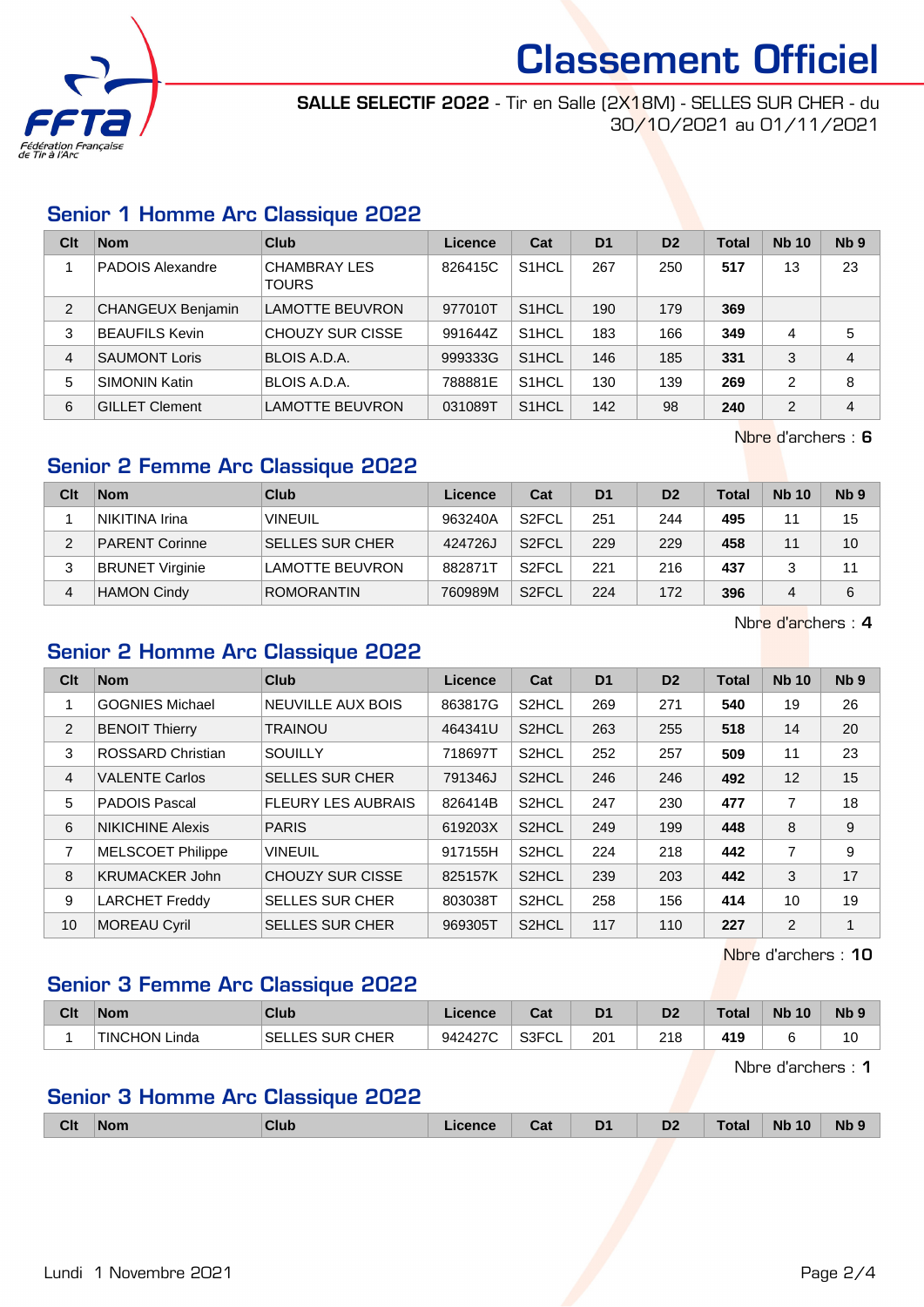

SALLE SELECTIF 2022 - Tir en Salle (2X18M) - SELLES SUR CHER - du 30/10/2021 au 01/11/2021

### Senior 3 Homme Arc Classique 2022 (Suite)

| Clt            | <b>Nom</b>              | Club                      | Licence | Cat   | D <sub>1</sub> | D <sub>2</sub> | <b>Total</b> | <b>Nb 10</b>  | N <sub>b</sub> <sub>9</sub> |
|----------------|-------------------------|---------------------------|---------|-------|----------------|----------------|--------------|---------------|-----------------------------|
|                | THEREZE Serge           | <b>ROMORANTIN</b>         | 864031P | S3HCL | 236            | 236            | 472          | 8             | 13                          |
| $\overline{2}$ | <b>GOUINEAU Jacques</b> | CONTRES AC                | 275498E | S3HCL | 240            | 218            | 458          | 3             | 14                          |
| 3              | POULARD Eric            | LAMOTTE BEUVRON           | 664713P | S3HCL | 222            | 228            | 450          | 6             | 13                          |
| 4              | EVEQUE Alain.           | <b>VENEUX LES SABLONS</b> | 726380U | S3HCL | 212            | 219            | 431          | $\mathcal{P}$ | 14                          |
| 5              | MADIERE Yvon            | <b>ROMORANTIN</b>         | 955239D | S3HCL | 193            | 226            | 419          | 4             | 8                           |
| 6              | <b>ALLOPPE Bruno</b>    | BLOIS A.D.A.              | 331225C | S3HCL | 200            | 209            | 409          | 3             | 10                          |

Nbre d'archers : 6

#### Senior 1 Homme Arc a Poulies 2022

| Clt | <b>Nom</b>       | Club                   | Licence | Cat                | D1  | D2  | Total | <b>Nb 10</b> | N <sub>b</sub> <sub>9</sub> |
|-----|------------------|------------------------|---------|--------------------|-----|-----|-------|--------------|-----------------------------|
|     | ROCCHIA Stephane | <b><i>`VINEUIL</i></b> | 782543R | S <sub>1</sub> HCO | 282 | 284 | 566   | $\sim$<br>ے  | 32                          |
|     | LAURENCEAU Kevin | VINEUIL                | 814626N | S <sub>1</sub> HCO | 277 | 276 | 553   | 16           | 42                          |

Nbre d'archers : 2

#### Senior 2 Homme Arc à Poulies 2022

| Clt | Nom                     | Club                               | icence  | ⊶ ∼<br>⊍a                      | D1  | D <sub>2</sub> | <b>Total</b> | <b>N<sub>b</sub></b><br>10 | <b>N<sub>b</sub></b> |
|-----|-------------------------|------------------------------------|---------|--------------------------------|-----|----------------|--------------|----------------------------|----------------------|
|     | <b>BRUNET</b><br>Fabien | <b>BEUVRON</b><br>∟AMO<br>$\vdash$ | 882870S | S <sub>2</sub> H <sub>CO</sub> | 278 | 275            | 553          |                            | 39                   |

Nbre d'archers : 1

#### Senior 3 Femme Arc à Poulies 2022

| Clt | <b>Nom</b>                 | Club                    | Licence | Cat   | D <sub>1</sub> | D <sub>2</sub> | <b>Total</b> | <b>Nb 10</b> | N <sub>b</sub> 9 |
|-----|----------------------------|-------------------------|---------|-------|----------------|----------------|--------------|--------------|------------------|
|     | LEMEE Anita                | <b>ISELLES SUR CHER</b> | 362586R | S3FCO | 272            | 264            | 536          |              | 36               |
| ົ   | GOUINEAU-COLLE<br>Patricia | CONTRES AC              | 394084C | S3FCO | 255            | 262            | 517          |              | 32               |

Nbre d'archers : 2

#### Senior 3 Homme Arc à Poulies 2022

| Clt | <b>Nom</b>       | <b>Club</b>     | Licence | <b>Date</b><br>⊍aι | D <sub>1</sub> | D <sub>2</sub> | <b>Total</b> | <b>Nb 10</b> | N <sub>b</sub> <sub>9</sub> |
|-----|------------------|-----------------|---------|--------------------|----------------|----------------|--------------|--------------|-----------------------------|
|     | Philippe<br>LACH | <b>'VINEUIL</b> | 596914V | S3HCO              | 270            | 265            | 535          |              | $\mathbf{1}^{\prime}$       |

Nbre d'archers : 1

#### Adultes Femme Bare Bow 2022

| Clt | <b>Nom</b>     | Club                    | Licence | Cat                | D <sub>1</sub> | D <sub>2</sub> | <b>Total</b> | <b>Nb 10</b> | N <sub>b</sub> <sub>9</sub> |
|-----|----------------|-------------------------|---------|--------------------|----------------|----------------|--------------|--------------|-----------------------------|
|     | SIMONIN Claire | BLOIS A.D.A.            | 805473P | S <sub>2</sub> FBB | 227            | 236            | 463          |              | 13                          |
| ∠   | VASSEUR Annick | MONTOIRE SUR LE<br>LOIR | 726789N | S <sub>2</sub> FBB | 108            | 132            | 240          |              |                             |

Nbre d'archers : 2

#### Adultes Homme Bare Bow 2022

| <b>Clt</b> | <b>Nom</b> | <b>Club</b> | icence | Cat | D <sub>1</sub> | D <sub>2</sub> | <b>Total</b> | <b>Nb 10</b> | Nb <sub>9</sub> |
|------------|------------|-------------|--------|-----|----------------|----------------|--------------|--------------|-----------------|
|            |            |             |        |     |                |                |              |              |                 |